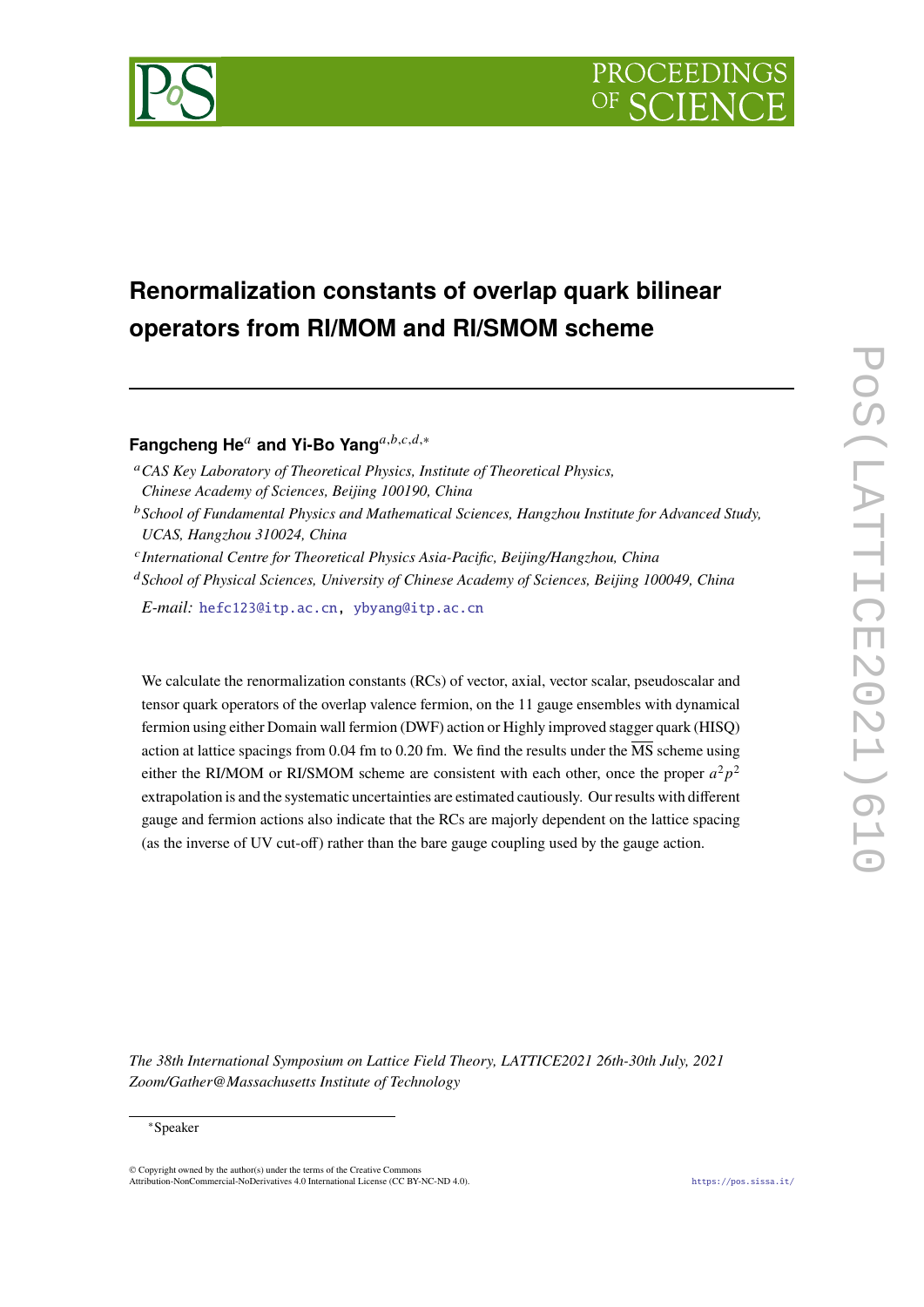# **1. Introduction**

RI/MOM [\[1\]](#page-8-0) and RI/SMOM [\[2,](#page-8-1) [3\]](#page-8-2) schemes are widely used to renormalize the bare matrix element calculated by Lattice QCD. In the RI/MOM scheme, the vertex correction is considered in the forward off-shell parton state. The momenta of external quark legs are chosen to be  $p_1 = p_2 = p$ with the renormalization scale  $\mu$  defined by  $\mu^2 = p^2$ , and the RCs are determined by the following renormalization conditions [\[1\]](#page-8-0),

<span id="page-1-0"></span>
$$
Z_{q}^{\text{RI/MOM}} = \lim_{m_R \to 0} \frac{-i}{48} \text{Tr} \left[ \gamma_{\mu} \frac{\partial S_{B}^{-1}(p)}{\partial p_{\mu}} \right]_{p^2 = \mu^2},
$$
  
\n
$$
Z_{Q}^{\text{RI/MOM}} = \lim_{m_R \to 0} \frac{Z_{q}^{\text{RI/MOM}}}{\frac{1}{12} \text{Tr} \left[ \Lambda_{Q,B}(p, p) \Lambda_{Q}^{\text{tree}}(p, p)^{-1} \right]} \Big|_{p^2 = \mu^2}.
$$
\n(1a)

However, the definition in Eq. [\(1a\)](#page-1-0) introduces the derivative to the momentum, which is cumbersome to fulfill in the discretized lattice. A better choice to obtain  $Z_a^{RI/MOM}$  is through the vector vertex correction

<span id="page-1-2"></span>
$$
Z_q^{\text{RI/MOM}} = \lim_{m_R \to 0} \frac{Z_V^{\text{RI/MOM}}}{12} \text{Tr}[\Lambda_{V,B}^{\mu}(p,p)\gamma_{\mu}],\tag{2}
$$

where  $\Lambda_{V,B}(p)$  is the bare vector vertex. Thus the RCs of arbitrary quark bi-linear operators O can be obtained through

$$
Z_O^{\text{RI/MOM}} = Z_V^{\text{RI/MOM}} \lim_{m_R \to 0} \frac{\text{Tr}[\Lambda_{V,B}(p,p)\gamma_\mu]}{\text{Tr}[\Lambda_{O,B}(p,p)\Lambda_O^{\text{tree}}(p,p)^{-1}]} \bigg|_{p^2 = \mu^2}.
$$
 (3)

In the RI/SMOM scheme, the momenta of external quark legs are systematically set to be

$$
p_1^2 = p_2^2 = (p_2 - p_1)^2 = \mu^2.
$$
 (4)

The renormalization conditions for the quark self energy, scalar, pseudoscalar, tensor, vector and axial vector currents are chosen to be [\[2,](#page-8-1) [3\]](#page-8-2)

<span id="page-1-1"></span>
$$
Z_q^{\text{RUSMOM}} = \lim_{m_R \to 0} \frac{-i}{12p^2} \text{Tr} \Big[ S_B^{-1}(p) \psi \Big]_{p^2 = \mu^2},\tag{5a}
$$

$$
Z_{S/P/T}^{\text{RUSMOM}} = \lim_{m_R \to 0} \frac{Z_q^{\text{RISMOM}}}{\frac{1}{12} \text{Tr}[\Lambda_{S/P/T, B}(p_1, p_2) \Lambda_{S/P/T}^{\text{tree}}(p_1, p_2)^{-1}]},
$$
(5b)

$$
Z_V^{\text{RUSMOM}} = \lim_{m_R \to 0} \frac{Z_q^{\text{RUSMOM}}}{\frac{1}{12q^2} \text{Tr} \left[ q_\mu \Lambda_{V,B}^\mu (p_1, p_2) q \right]},\tag{5c}
$$

$$
Z_A^{\text{RUSMOM}} = \lim_{m_R \to 0} \frac{Z_q^{\text{RUSMOM}}}{\frac{1}{12q^2} \text{Tr} \left[ q_\mu \Lambda_{A,B}^\mu (p_1, p_2) \gamma_5 q \right]}.
$$
(5d)

If one use Eq. [\(5a\)](#page-1-1) to calculate the  $Z_q^{\rm RUSMOM}$  in the lattice, the result will suffer large discretization error [\[4\]](#page-8-3). Thus we can follow the similar strategy used by the RI/MOM scheme, and use the following vector current correction to obtain the  $Z_a^{\text{RISMOM}}$ ,

<span id="page-1-3"></span>
$$
Z_q^{\text{RISMOM}} = \lim_{m_R \to 0} \frac{Z_V^{\text{RISMOM}}}{12} \text{Tr}[q_\mu \Lambda_{V,B}^\mu(p_1, p_2) q]_{sym},\tag{6}
$$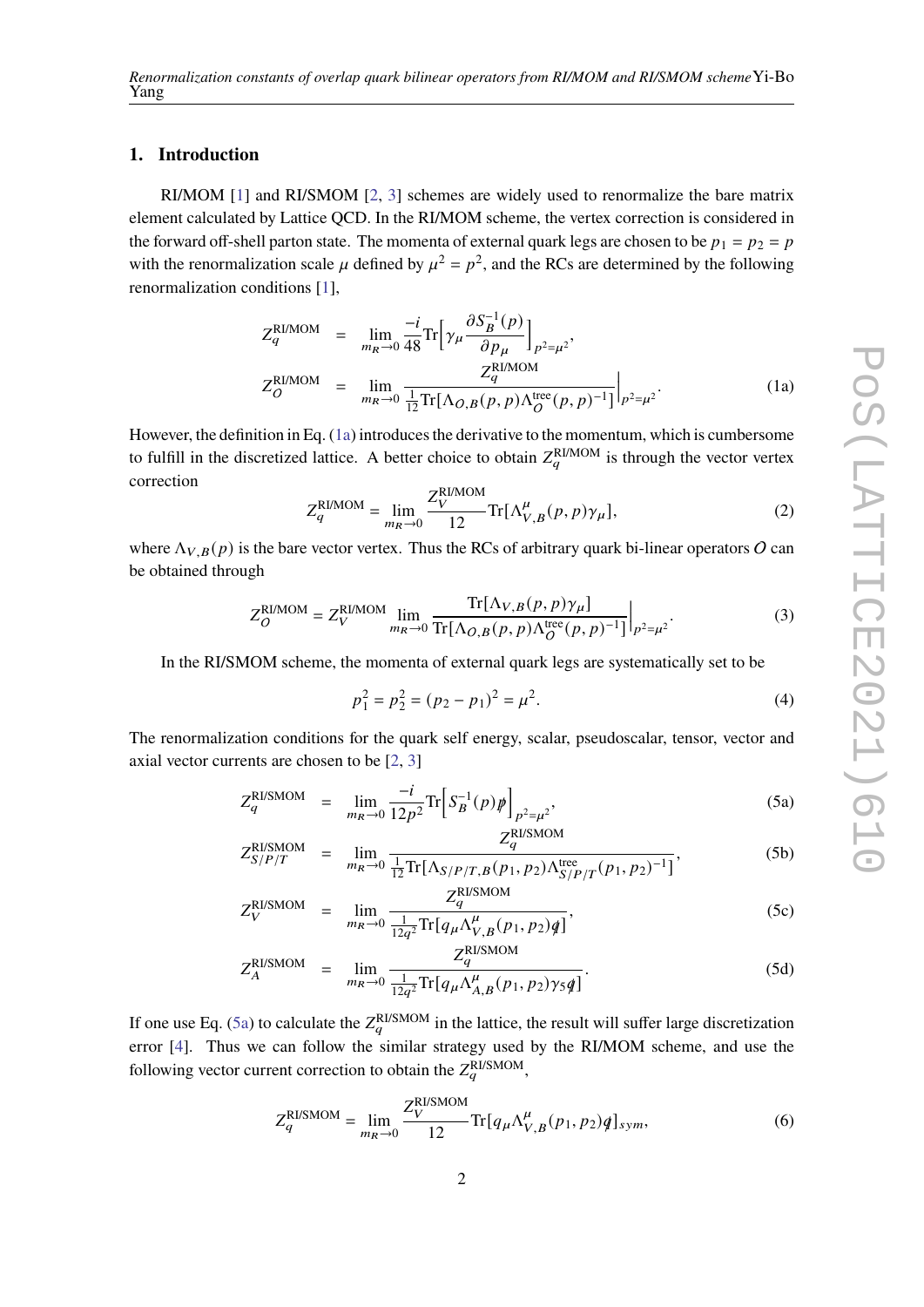then define RCs of other quark operator as

$$
Z_{O}^{\text{RUSMOM}} = Z_{V}^{\text{RUSMOM}} \lim_{m_{R} \to 0} \frac{\text{Tr}[q_{\mu} \Lambda_{V,B}^{\mu}(p_{1}, p_{2})q]}{\text{Tr}[\Lambda_{O,B}(p_{1}, p_{2}) \Lambda_{O}^{\text{tree}}(p_{1}, p_{2})^{-1}]} \bigg|_{p^{2} = \mu^{2}}.
$$
 (7)

In this work, we use both the RI/MOM and RI/SMOM schemes as the intermediate schemes to renormalize the current quark operators on the several gauge ensembles. The gauge ensembles use the dynamical Domain wall fermion (DWF) action and Symanzik gauge action [\[5,](#page-8-4) [6\]](#page-8-5) with the bare guage coupling 6/g<sup>2</sup> ~ 2, or Highly improved stagger quark (HISQ) actions and Iwasaki gauge action [\[7\]](#page-8-6) with the bare guage coupling  $6/g^2 \sim 4$ . The information of these gauge ensembles are listed in the Table. [\(1\)](#page-2-0).

To suppress the discretization error, the momenta are chosen to be close the body diagonal in the RI/MOM scheme, i.e.,

<span id="page-2-0"></span>
$$
\frac{p^{[4]}}{(p^2)^2} < 0.28 \text{, where } p^{[4]} = \sum_{\mu} p_{\mu}^4, \ p^2 = \sum_{\mu} p_{\mu}^2. \tag{8}
$$

In the RI/SMOM scheme, the momenta is chosen to be symmetrical form, such as  $p_1=(q,q,0,0)$ ,  $p_2=(0,q,q,0)$ . The results in the RI/MOM and RI/SMOM can be converted to the  $\overline{\text{MS}}$  scheme by using the perturbative matching factors, which can be found in  $[8-12]$  $[8-12]$ . Then we use the anomalous dimension to evolve the results to 2 GeV. The final results can be obtained by applying appropriate ansatz to extrapolate the results to  $a^2p^2 \rightarrow 0$  limit. In Fig. [1,](#page-2-1) we present our results about  $Z_S^{\overline{\rm MS}}(2{\rm GeV})$  on the different gauge ensembles from RI/MOM (red data points) and RI/SMOM schemes (blue data points). The rectangle and circle represent the results on the HISQ ensemble and DWF ensembles. We can see that the result is a smooth function of the lattice spacing, rather than  $6/g^2$  which can be sensitive to the used gauge action.

| tag     | $6/g^2$ |    | L T $a$ (fm)                 | $m_\pi$ (MeV) |                          |
|---------|---------|----|------------------------------|---------------|--------------------------|
|         |         |    | HISQ12 3.60 24 64 0.1213(9)  | 310           |                          |
|         |         |    | HISQ09 3.78 32 96 0.0882(7)  | 310           |                          |
|         |         |    | HISQ06 4.03 48 144 0.0574(5) | 310           |                          |
|         |         |    | HISQ04 4.20 64 192 0.0425(4) | 310           | GeV)                     |
| 24D     |         |    | $1.63324$ 64 0.194(2)        | 139           | $\overline{\mathcal{C}}$ |
| 24DH    |         |    | $1.63324$ 64 0.194(2)        | 337           | ss<br>N                  |
| 32Dfine |         |    | $1.75$ 32 64 0.143(2)        | 139           |                          |
| 48I     | 2.13    |    | 48 96 0.1141(2)              | 139           |                          |
| 64I     | 2.25    |    | 64 128 0.0837(2)             | 139           |                          |
| 48If    | 2.31    | 48 | 96 0.0711(3)                 | 280           |                          |
| 32If    | 2.37    |    | 32 64 0.0626(4)              | 371           |                          |

**Table 1:** Setup of the ensembles, including the bare coupling constant  $g$ , lattice size  $L^3 \times T$ , lattice spacing a and sea pion mass  $m_\pi$ .



<span id="page-2-1"></span>**Figure 1:**  $Z_S^{\overline{\text{MS}}}$  (2GeV) calculated with intermediate RI/MOM and RI/SMOM results on the different gauge ensembles we used.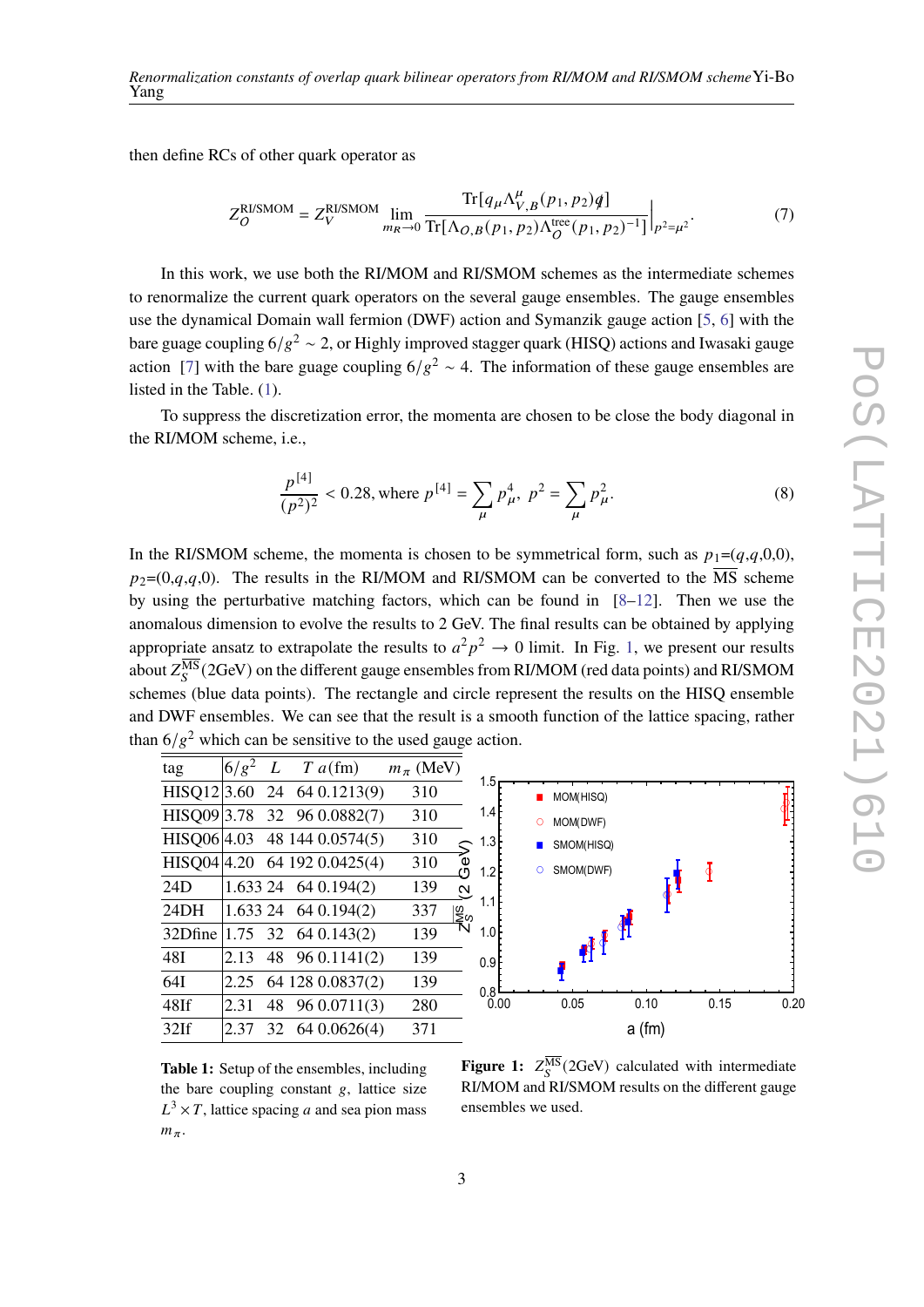<span id="page-3-0"></span>

**Figure 2:** The ratio  $Z_V/Z_A$  in the chiral limit in the RI/MOM and RI/SMOM scheme.

### **2. Numerical details**

In this section, we choose the RCs on the 48I ensemble to show the updated analysis with a larger  $p^2$  range, as those RCs have been calculated in the previous  $\chi$ QCD work [\[14\]](#page-8-9).

## **2.1 Renormalization of vector current and axial vector current**

The RC of axial vector current can be calculated through the PCAC relation,

$$
Z_A \partial_\mu (\bar{\psi} \gamma_5 \gamma_\mu \psi) = 2Z_m Z_P m_q \bar{\psi} \gamma_5 \psi = 2m_q \bar{\psi} \gamma_5 \psi, \qquad (9)
$$

since  $Z_m Z_p =1$  for the overlap fermions. In Fig. [2,](#page-3-0) we present the ratio of  $Z_V/Z_A$  in the RI/MOM and RI/SMOM scheme, and it is clear that  $Z_V/Z_A = 1$  are well satisfied both in the RI/MOM and RI/SMOM scheme, as we expect for the chiral fermion. Except the statistical error, we also estimate systematic errors cause by the finite volume effect and non-zero strange quark in the gauge ensemble, more details can be found in our upcoming paper [\[13\]](#page-8-10). The final results of  $Z_A$  on different ensembles are shown in Table. [2.](#page-3-1)

<span id="page-3-1"></span>

| Ensemble | HISQ12           | HISQ09            | HISQ06           | HISQ04           |
|----------|------------------|-------------------|------------------|------------------|
| $Z_A$    | 1.1102(2)(1)(18) | 1.0834(1)(1)(20)  | 1.0617(1)(1)(20) | 1.0523(1)(1)(19) |
| Ensemble | 48I              | 64I               | 48If             | 32If             |
| $Z_A$    | 1.1037(1)(1)(21) | 1.0787(1)(1)(19)  | 1.0700(1)(1)(18) | 1.0646(2)(2)(19) |
| Ensemble | 24D              | 24 <sub>D</sub> H | 32Dfine          |                  |
| $Z_A$    | 1.2193(3)(1)(27) | 1.2251(3)(1)(27)  | 1.1417(2)(1)(20) |                  |

**Table 2:** The renormalization constants axial current on the different ensembles. The values in the three brackets following the center value correspond to the statistical error, systematic errors caused by the finite volume effect and non-zero strange quark mass.

### <span id="page-3-2"></span>**2.2 Renormalization of quark self energy**

The RCs of quark field strength in the RI/MOM and RI/SMOM schemes can be obtained the vector current vertex correction in Eq. [\(2\)](#page-1-2) and Eq. [\(6\)](#page-1-3). Using perturbative matching factors, one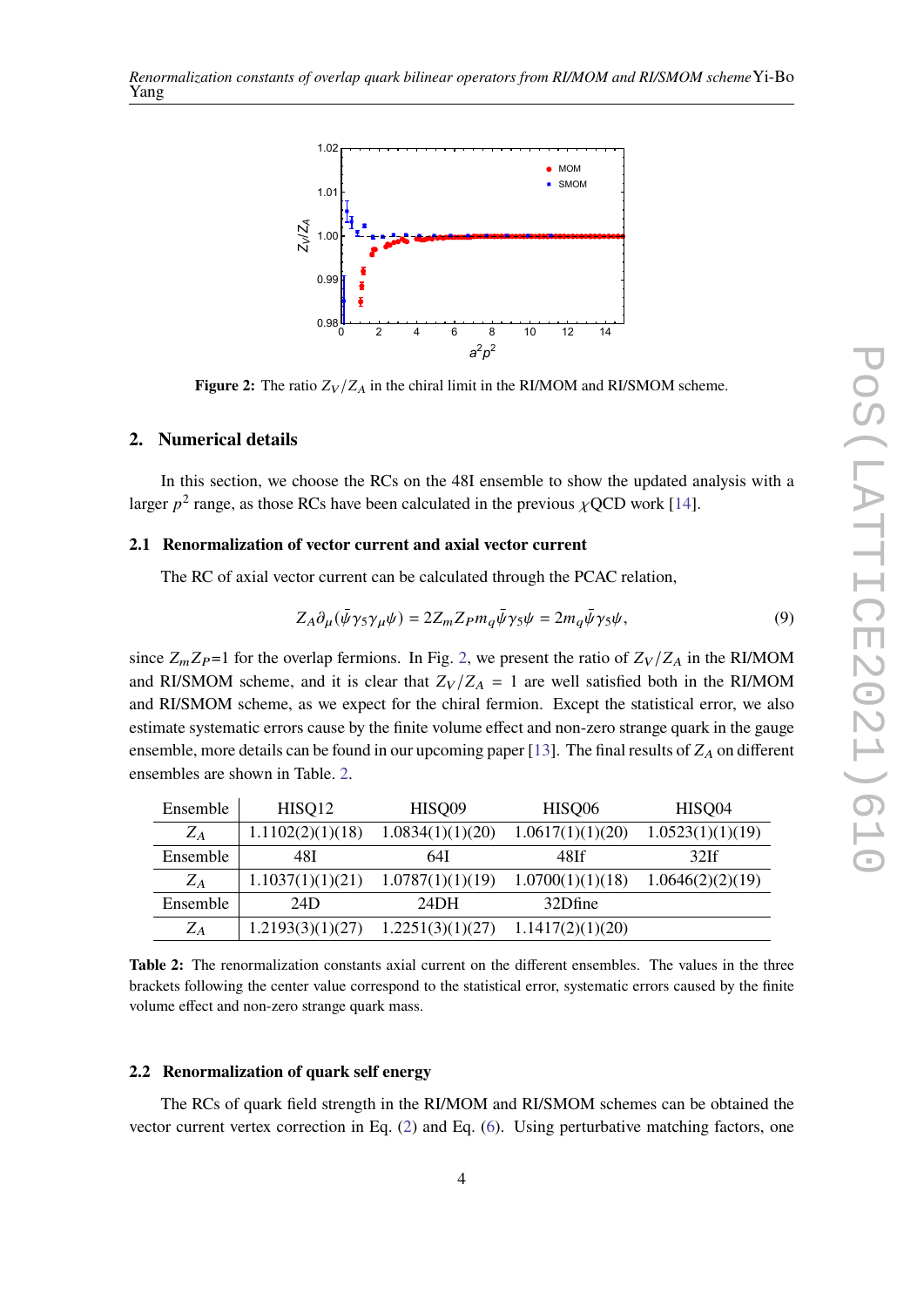<span id="page-4-1"></span>

**Figure 3:** The conversion of  $Z_a/Z_V$  in the RI/MOM scheme (left panel) and RI/SMOM scheme (right panel) to the  $\overline{\text{MS}}$  schemes. The results at 2GeV are obtained using the anomalous dimension of quark field strength in the  $\overline{\text{MS}}$  scheme. The solid lines represent the extrapolation of  $a^2p^2$  with Eq. [\(10\)](#page-4-0) using the data in the specific region we mention in the text.

can convert the RCs in the intermediate schemes to the MS scheme. These results are presented in Fig. [\(3\)](#page-4-1). To remove the discretiztion error, we use the following ansatz to fit the data

<span id="page-4-0"></span>
$$
f = c_0 + c_1 a^2 p^2 + c_2 (a^2 p^2)^2,
$$
 (10)

the fit regions for the results from RI/MOM scheme and RI/SMOM are chosen to be  $a^2p^2 \in [6:12]$ and  $a^2p^2 \in [2.5:9]$ , respectively. The corrsepoding fit results for  $c_0$  are 1.1142(27) and 1.0969(38). In addition to the statistical error, we should also consider the systematical error caused by the fit region of  $a^2p^2$ , perturbative matching factors, finite volume effect, non-zero strange quark and the uncertainties of  $\Lambda_{QCD}$  and lattice spacing, etc, and the details will be presented in [\[13,](#page-8-10) [14\]](#page-8-9). The final results for the  $Z_a^{\overline{\text{MS}}}(2\,\text{GeV})/Z_V$  from the intermediate RI/MOM and RI/SMOM are consistent, which are 1.114(5) and 1.097(23). The most uncertainty in the RI/MOM and RI/SMOM schemes are from the truncation error in the perturbative matching from the RI/MOM scheme to  $\overline{\text{MS}}$  scheme and the fit region of  $a^2p^2$  in the  $a^2p^2$  extrapolation, respectively.

## **2.3 Renormalization of scalar and pseudoscalar quark operator**

There are unphysical mass poles in the forward scalar and pseudoscalar quark matrix elements, they correspond to the contribution from the zero mode of Dirac operator [\[15\]](#page-8-11) and goldstone mass pole [\[1\]](#page-8-0) in the chiral limit. In Fig. [4,](#page-5-0) we present the quark mass dependence for the RCs of scalar quark and pseudoscalar quark operators in RI/MOM and RI/SMOM schemes. One can see that  $Z_S^{\rm RIMOM}$  and  $Z_P^{\rm RIMOM}$  are very sensitive to the valence quark mass. We use the following ansatz to extrapolate the results to the chiral limit,

$$
Z_S^{\rm RI/MOM}/Z_A(am_q) = \frac{A_s}{(am_q)^2} + B_s + C_s am_q, \qquad Z_P^{\rm RI/MOM}/Z_A(am_q) = 1/\left\{\frac{A_p}{(am_q)} + B_p + C_p am_q\right\},\tag{11}
$$

where  $B_s$  and  $1/B_p$  are the results of  $Z_S^{RI/MOM}/Z_V$  and  $Z_P^{RI/MOM}/Z_V$  in the chiral limit. The contamination of both the zero mode and goldstone pole are much smaller in the RI/SMOM scheme, it allows us to choose the linear chiral extrapolation.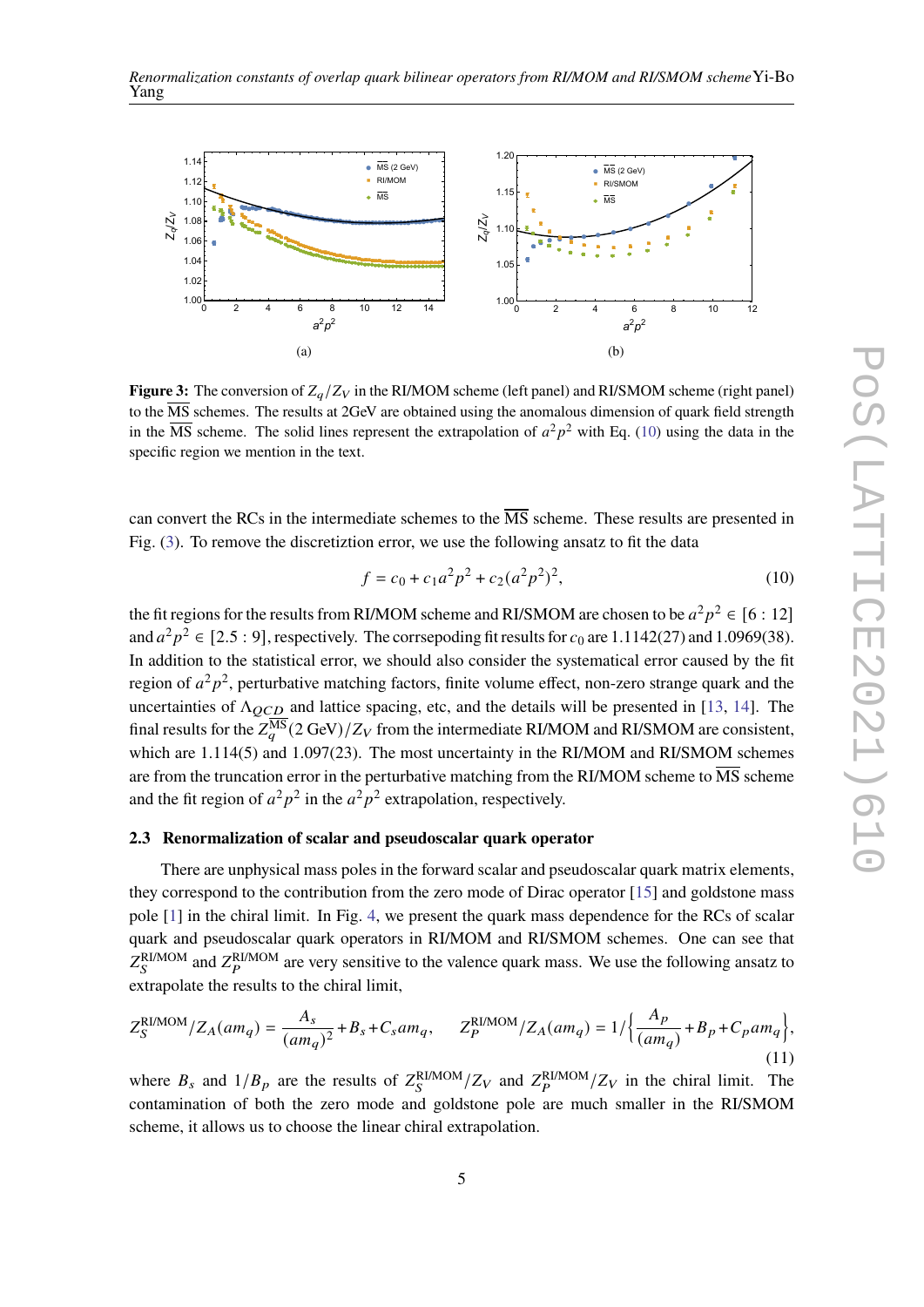

<span id="page-5-0"></span>

**Figure 4:** The quark mass dependence for the  $Z_s/Z_V$  and  $Z_P/Z_V$  in the RI/MOM scheme and RI/SMOM schemes.

The conversion of  $Z_s/Z_V$  from the intermediate schemes to the  $\overline{MS}$  scheme are presented in Fig. [5.](#page-6-0) One can see that the RI/SMOM scheme has better convergence of the perturbative matching than the RI/MOM scheme. However, after converting to the  $\overline{\text{MS}}$  and running to 2 GeV, the results from the RI/SMOM scheme have very non-linear dependence on  $a^2p^2$ , but that  $Z_S^{\overline{MS}}(2GeV)/Z_A$ calculated with the RI/MOM scheme are almost linear on  $a^2p^2$  when  $4 \le a^2p^2$ . Using the fit ansatz in Eq. [\(10\)](#page-4-0) to fit the data in  $a^2p^2 \in [6:12]$  from the RI/MOM scheme, we obtain  $Z_S^{\overline{\rm MS}}(2{\rm GeV})/Z_A$  is 1.0208(29). When we use Eq. [\(10\)](#page-4-0) to fit the results from the RI/SMOM scheme, we find the largest fit region we can use is  $a^2p^2 \in [4:9]$  if the upper limit is fixed and the constraint  $\chi^2/d.o.f \leq 1$ is applied. The corresponding fit result is  $Z_S^{\overline{\text{MS}}}(2\text{GeV})/Z_A = 1.0179(25)$ . In addition, we also consider the following empirical form to fit the result from RI/SMOM scheme,

<span id="page-5-1"></span>
$$
f = \frac{c_1}{a^2 p^2} + c_0 + c_1 a^2 p^2 + c_2 (a^2 p^2)^2,
$$
 (12)

then the fit range can be extended to be  $a^2p^2 \in [1:9]$  with  $\chi^2/d.o.f = 0.6$  after  $1/(a^2p^2)$  term is included, and the corresponding fit result for  $c_0$  is 0.9652(44). We take the deviation between results obtained by two different fit models as the systematic error. We also considered the uncertainty caused by the other sources as we mention in the Sec. [\(2.2\)](#page-3-2). The final results for  $Z_S^{\overline{\text{MS}}}$  is 1.127(30) and 1.123(58) from the RI/MOM and the RI/SMOM schemes. The most uncertainty is contributed by the truncation error in the matching factor for the RI/MOM scheme and the deviation between different fit models for the RI/SMOM scheme.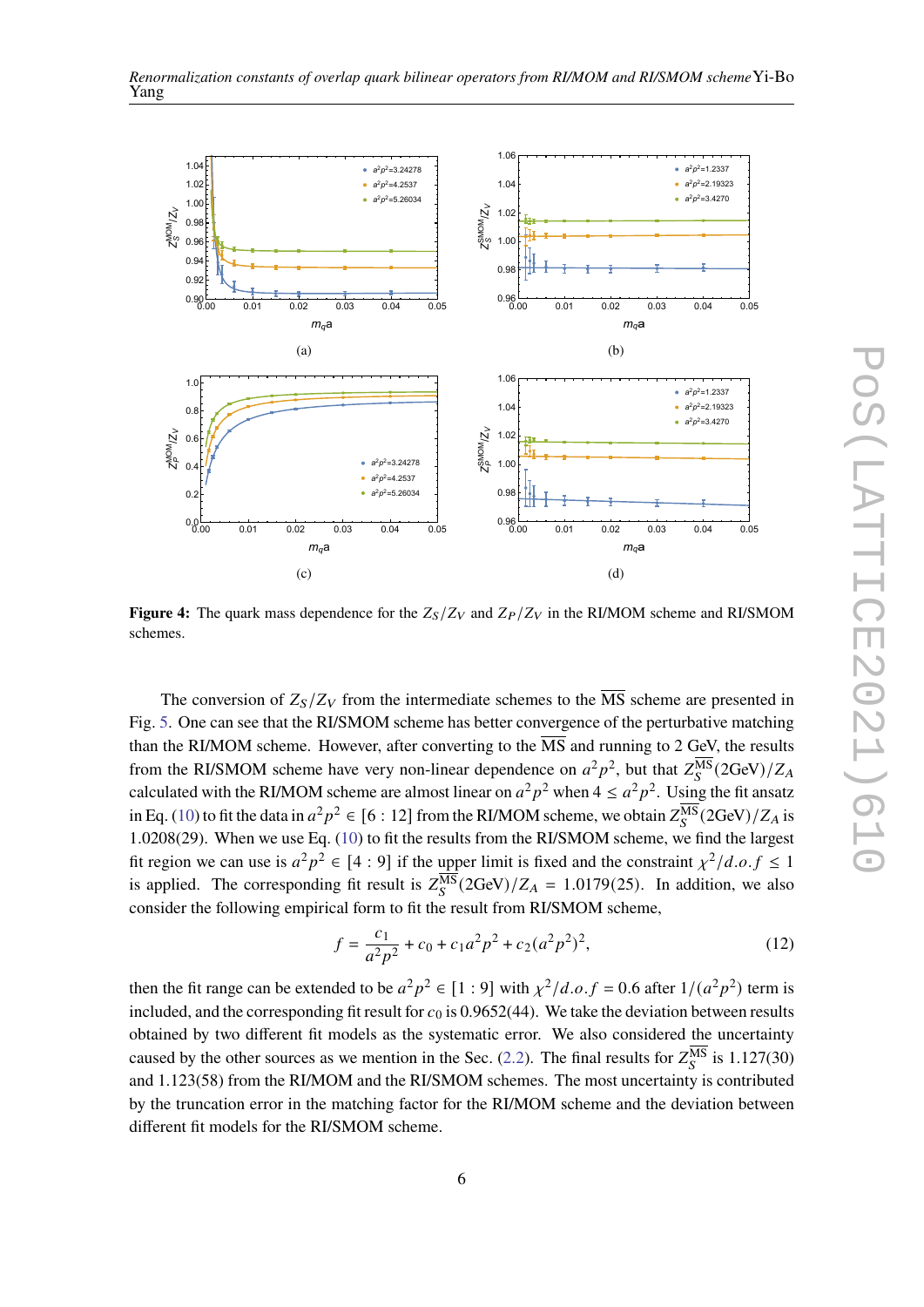<span id="page-6-0"></span>

**Figure 5:** Conversion and running of  $Z_S/Z_V$  for the intermediate schemes RI/MOM and RI/SMOM schemes. The black curves are the fittings using Eq. [\(10\)](#page-4-0), the red curve in the right panel is the fitting with Eq. [\(12\)](#page-5-1).

<span id="page-6-1"></span>

**Figure 6:** Similar as Fig. [3](#page-4-1) but for  $Z_T/Z_V$ .

# **2.4 Renormalization of tensor quark operator**

The results of  $Z_T^{\overline{\rm MS}}(2{\rm GeV})/Z_V$  from the RI/MOM and RI/SMOM are presented in Fig. [6.](#page-6-1) The results from RI/MOM scheme show a linear dependence on the  $a^2p^2$ . And we also choose Eq. [\(10\)](#page-4-0) to fit data in  $a^2p^2 \in [6:12]$  and  $a^2p^2 \in [2.5:9]$  for the results from the RI/MOM and RI/SMOM schemes, respectively. The fit results we obtained are 1.0486(5) and 1.0628(23). Contracted to the scalar operator case,  $Z_T$  using RI/MOM scheme shows a better perturbative convergence than that using the RI/SMOM scheme. After considering all the systematic error, our results about  $Z_T^{\overline{\text{MS}}}$  (2GeV) is about 1.158(1) and 1.173(18). The uncertainty of results from RI/MOM scheme is small and the most uncertainty in the result from RI/SMOM scheme is caused by the different fit region of  $a^2p^2$ .

## **3. Conclusion**

In this work, we renormalize the bare matrix elements of vector, axial vector, scalar, pseudoscalar and tensor quark operators calculated with valence overlap fermion on the dynamical DWF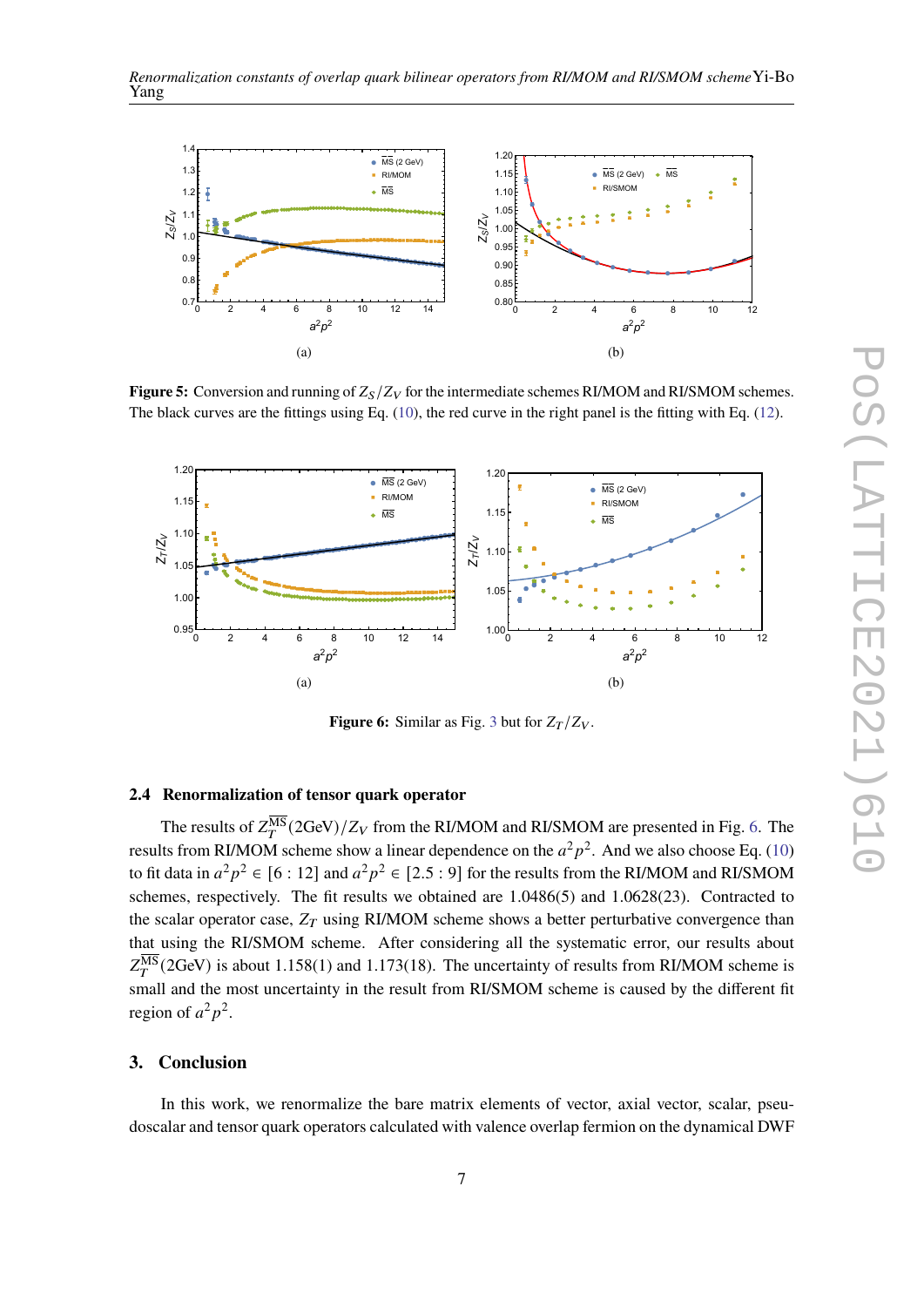and HISQ gauge ensembles. Using the perturbative matching factors and anomalous dimensions, we convert the results from the intermediate RI/MOM and RI/SMOM schemes to the MS 2 GeV. In addition the statistical error, we also consider kinds of systematic errors in the final results. We find the intermediate RI/MOM and RI/SMOM schemes can provide consistent results after converting to the  $\overline{\text{MS}}$  scheme and doing appropriate  $a^2p^2$  extrapolation. The RI/SMOM scheme show better perturbative convergence when matching to the  $\overline{\text{MS}}$  scheme for the scalar quark operator, the case is opposite for the tensor quark operator, the perturbative series have better convergence for the RI/MOM scheme. After converting the results to 2 GeV, the results from RI/MOM scheme show better linear dependence on  $a^2p^2$ . The results from RI/SMOM scheme show obvious non-linear dependence on  $a^2p^2$ , it leads to a huge dependence on the  $a^2p^2$  fit region. For the scalar operator, we use two different fit models to describe the data and fit results between these fit models have obvious deviation, while the deviation decreases slowly on the lattice spacing.

In Table [3,](#page-7-0) we list the RCs of different quark operators on the 11 gauge ensembles. We would like to mention that the lattice spacing of 24D, 24DH and 32Dfine are too large to calculate in RI/SMOM scheme. One can see that the final results from RI/MOM and RI/SMOM schemes are all consistent within the uncertainties.

#### **4. Ackonwledge**

We thank the RBC and UKQCD collaborations for providing us their DWF gauge configurations, and MILC collaboration for providing the HISQ gauge configurations. The calculations were performed using the GWU code [\[16,](#page-8-12) [17\]](#page-8-13) through HIP programming model [\[18\]](#page-8-14). The numerical calculation is supported by the Strategic Priority Research Program of Chinese Academy of Sciences, Grant No. XDC01040100, and also the supercomputing system in the Southern Nuclear Science Computing Center (SNSC).

<span id="page-7-0"></span>

| Results from the RI/MOM scheme |           |           |              | Results from the RI/SMOM scheme |                     |              |                     |
|--------------------------------|-----------|-----------|--------------|---------------------------------|---------------------|--------------|---------------------|
| $Z_a$ (2GeV)                   |           |           | $Z_T$ (2GeV) | $Z_a$ (2GeV)                    | $Z_S(2 \text{GeV})$ | $Z_P$ (2GeV) | $Z_T(2GeV)$         |
| 1.246(7)                       | 1.169(36) | 1.230(63) | 1.159(3)     | 1.230(20)                       | 1.192(47)           | 1.151(41)    | $1.173(15)$ $\circ$ |
| 1.204(5)                       | 1.048(23) | 1.062(28) | 1.152(3)     | 1.184(28)                       | 1.031(44)           | 1.028(38)    | 1.160(22)           |
| 1.169(7)                       | 0.942(14) | 0.944(22) | 1.156(3)     | 1.163(20)                       | 0.930(28)           | 0.931(29)    | 1.165(16)           |
| 1.154(6)                       | 0.889(10) | 0.890(18) | 1.163(4)     | 1.144(15)                       | 0.869(28)           | 0.871(26)    | 1.167(15)           |
| 1.364(24)                      | 1.408(53) | 1.427(62) | 1.230(7)     |                                 |                     |              |                     |
| 1.369(23)                      | 1.428(56) | 1.454(75) | 1.236(7)     |                                 |                     |              |                     |
| 1.254(13)                      | 1.200(30) | 1.208(37) | 1.181(2)     |                                 |                     |              |                     |
| 1.230(6)                       | 1.127(30) | 1.140(35) | 1.158(3)     | 1.211(25)                       | 1.123(58)           | 1.127(51)    | 1.173(18)           |
| 1.198(5)                       | 1.028(20) | 1.032(26) | 1.152(2)     | 1.179(29)                       | 1.016(38)           | 1.017(37)    | 1.165(20)           |
| 1.182(6)                       | 0.989(17) | 0.997(23) | 1.152(2)     | 1.168(23)                       | 0.964(37)           | 0.966(41)    | 1.163(18)           |
| 1.169(6)                       | 0.961(15) | 0.964(21) | 1.155(3)     | 1.156(15)                       | 0.944(39)           | 0.944(44)    | 1.160(12)           |
|                                |           |           | $Z_S(2GeV)$  | $Z_P$ (2GeV)                    |                     |              |                     |

**Table 3:** The RCs of quark sele energy, scalar operator, pesudoscalar operator and tensor operator in  $\overline{MS}$ scheme and 2 GeV from the RI/MOM and RI/SMOM schemes.